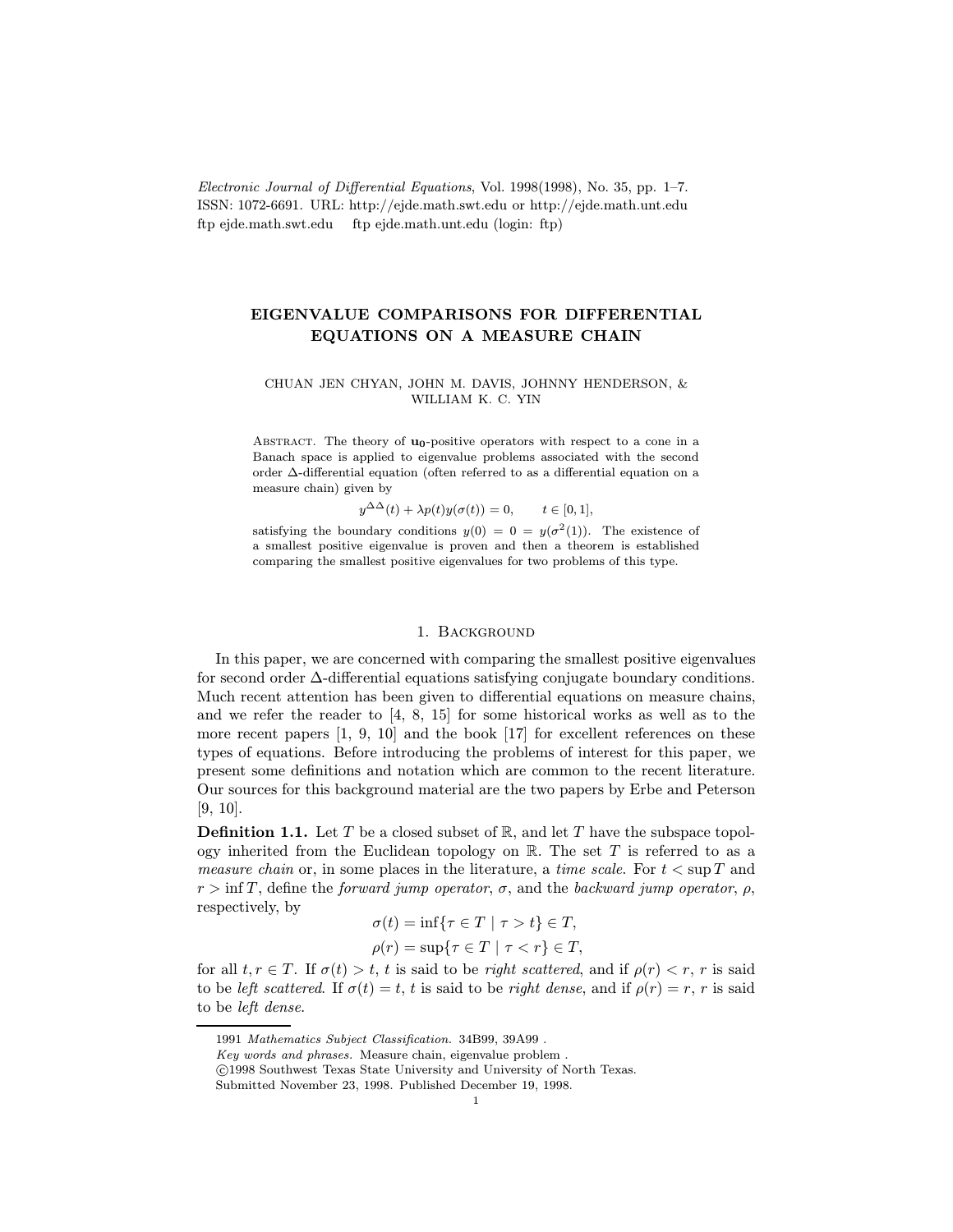**Definition 1.2.** For  $x : T \to \mathbb{R}$  and  $t \in T$  (if  $t = \sup T$ , assume t is not left scattered), define the *delta derivative of*  $x(t)$ , denoted by  $x^{\Delta}(t)$ , to be the number (when it exists), with the property that, for any  $\epsilon > 0$ , there is a neighborhood, U, of t such that

$$
\left| \left[ x(\sigma(t))-x(s) \right] - x^{\Delta}(t) [\sigma(t)-s] \right| \leq \epsilon \left| \sigma(t)-s \right|,
$$

for all  $s \in U$ . The second delta derivative of  $x(t)$  is defined by

$$
x^{\Delta\Delta}(t) = (x^{\Delta})^{\Delta}(t).
$$

If  $F^{\Delta}(t) = h(t)$ , then define the *integral* by

$$
\int_{a}^{t} h(s)\Delta s = F(t) - F(a).
$$

Throughout, we will assume that T is a closed subset of  $\mathbb R$  with  $0, 1 \in T$ .

**Definition 1.3.** Define the closed interval,  $[0, 1] \subset T$  by

$$
[0,1] := \{ t \in T \mid 0 \le t \le 1 \}.
$$

Other closed, open, and half-open intervals in T are similarly defined.

For convenience, we will use interval notation,  $[0, 1]$  and inequalities such as  $0 \leq t \leq 1$  interchangeably.

We are concerned with the comparison of the eigenvalues for the eigenvalue problems

(1.1) 
$$
y^{\Delta\Delta}(t) + \lambda_1 p(t)y(\sigma(t)) = 0, \quad t \in [0, 1],
$$

(1.2) 
$$
y^{\Delta\Delta}(t) + \lambda_2 q(t)y(\sigma(t)) = 0, \quad t \in [0, 1],
$$

satisfying the two-point conjugate boundary conditions

(1.3) 
$$
y(0) = 0 = y(\sigma^2(1)),
$$

where we assume  $0 < p(t) \leq q(t)$  for  $t \in [0, 1]$ .

To be more precise, we will first establish the existence of smallest positive eigenvalues for  $(1.1)$ ,  $(1.3)$  and  $(1.2)$ ,  $(1.3)$ , respectively, and then we will compare these smallest positive eigenvalues. Our techniques involve applications from the theory of  $u_0$ -positive operators with respect to a cone in a Banach space as it is developed in Krasnosel'skii's book [20] or in the book by Krein and Rutman [21]. Also, we make use of the sign properties of an appropriate Green's function.

Results of this type are not without motivation. The cone theory techniques we apply here have been successfully applied by several authors in comparing eigenvalues for boundary value problems for ordinary differential equations including two-point, multipoint, focal, right focal, and Lidstone problems; for example, see [2, 3, 6, 7, 11, 12, 16, 18, 19, 22, 23, 24, 25]. In addition, a few smallest eigenvalue comparison results have been obtained for boundary value problems for finite difference equations. A representative set of references for these works would be [5, 13, 14].

In the development of this paper, we include in Section 2 preliminary definitions and fundamental results from the theory of  $\mathbf{u}_0$ -positive operators with respect to a cone in a Banach space. Then, in Section 3, we apply the results of Section 2 in comparing the smallest positive eigenvalues of  $(1.1)$ ,  $(1.3)$  and  $(1.2)$ ,  $(1.3)$ .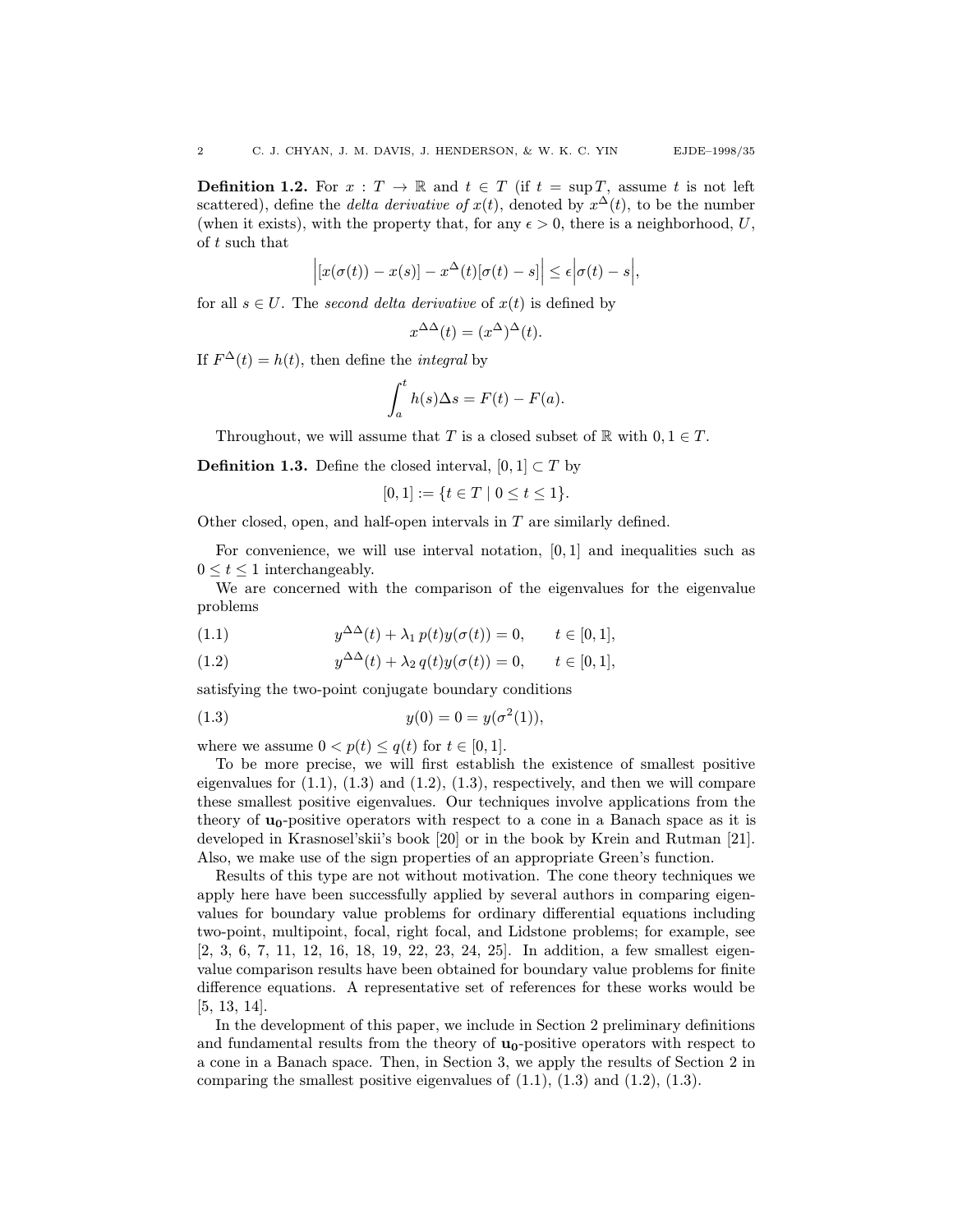2. CONES AND  $\mathbf{u}_0$ -POSITIVE OPERATORS

In this section, we provide definitions and auxillary results from cone theory which we will apply in the next section to the eigenvalue problems  $(1.1)$ ,  $(1.3)$  and (1.2), (1.3). Most of the discussion of this section involving the theory of cones in a Banach space arises from results in Krasnosel'skii's book [20].

**Definition 2.1.** Let B be a Banach space over R. A nonempty, closed set  $\mathcal{P} \subset \mathcal{B}$ is said to be a cone provided

- (i)  $\alpha \mathbf{u} + \beta \mathbf{v} \in \mathcal{P}$  for all  $\mathbf{u}, \mathbf{v} \in \mathcal{P}$  and all  $\alpha, \beta \geq 0$ , and
- (ii)  $\mathbf{u}, -\mathbf{u} \in \mathcal{P}$  implies  $\mathbf{u} = \mathbf{0}$ .

A cone is said to be reproducing if  $\mathcal{B} = \mathcal{P} - \mathcal{P}$ . A cone is said to be solid if  $\mathcal{P}^{\circ} \neq \emptyset$ , where  $\mathcal{P}^{\circ}$  denotes the interior of  $\mathcal{P}$ .

Remark. Krasnosel'skii [20] proved that every solid cone is reproducing.

**Definition 2.2.** A Banach space  $\beta$  is called a *partially ordered Banach space* if there exists a partial ordering  $\leq$  on B satisfying

- (i)  $\mathbf{u} \preceq \mathbf{v}$ , for  $\mathbf{u}, \mathbf{v} \in \mathcal{B}$  implies  $t\mathbf{u} \preceq t\mathbf{v}$ , for all  $t \geq 0$ , and
- (ii)  $\mathbf{u}_1 \preceq \mathbf{v}_1$  and  $\mathbf{u}_2 \preceq \mathbf{v}_2$ , for  $\mathbf{u}_1, \mathbf{u}_2, \mathbf{v}_1, \mathbf{v}_2 \in \mathcal{B}$  imply  $\mathbf{u}_1 + \mathbf{u}_2 \preceq \mathbf{v}_1 + \mathbf{v}_2$ .

Let  $\mathcal{P} \subset \mathcal{B}$  be a cone and define  $\mathbf{u} \preceq \mathbf{v}$  if and only if  $\mathbf{v} - \mathbf{u} \in \mathcal{P}$ . Then  $\preceq$  is a partial ordering on B and we will say that  $\preceq$  is the partial ordering induced by P. Moreover,  $\beta$  is a partially ordered Banach space with respect to  $\preceq$ .

**Definition 2.3.** If  $L_1, L_2 : \mathcal{B} \to \mathcal{B}$  are bounded, linear operators, then we say that  $L_1 \preceq L_2$  with respect to P provided  $L_1 \mathbf{u} \preceq L_2 \mathbf{u}$  for every  $\mathbf{u} \in P$ . A bounded, linear operator  $L_1 : \mathcal{B} \to \mathcal{B}$  is  $\mathbf{u}_0$ -positive with respect to  $\mathcal{P}$  if there exists  $\mathbf{u}_0 \in \mathcal{P}$ ,  $u_0 \neq 0$ , such that for each nonzero  $u \in \mathcal{P}$ , there exist  $k_1(u), k_2(u)$  such that  $k_1\mathbf{u}_0 \preceq L_1\mathbf{u} \preceq k_2\mathbf{u}_0.$ 

Of the next three results, the first two can be found in Krasnosel'skii's book [20] and the third result is proved by Keener and Travis [18] as an extension of results from [20].

**Theorem 2.1.** Let B be a Banach space over R and let  $\mathcal{P} \subset \mathcal{B}$  be a solid cone. If  $L_1 : \mathcal{B} \to \mathcal{B}$  is a linear operator such that  $L_1 : \mathcal{P} \setminus \{0\} \to \mathcal{P}^\circ$ , then  $L_1$  is  $\mathbf{u_0}\text{-}positive$ with respect to P.

**Theorem 2.2.** Let B be a Banach space over R and let  $\mathcal{P} \subset \mathcal{B}$  be a reproducing cone. Let  $L_1 : \mathcal{B} \to \mathcal{B}$  be a compact, linear operator which is  $\mathbf{u}_0$ -positive with respect to  $P$ . Then  $L_1$  has an essentially unique eigenvector in  $P$ , and the corresponding eigenvalue is simple, positive, and larger than the absolute value of any other eigenvalue.

**Theorem 2.3.** Let B be a Banach space over R and let  $\mathcal{P} \subset \mathcal{B}$  be a cone. Let  $L_1, L_2 : \mathcal{B} \to \mathcal{B}$  be bounded, linear operators, and assume that at least one of the operators is  $\mathbf{u}_0$ -positive with respect to P. If  $L_1 \preceq L_2$  with respect to P, and if there exist nonzero  $\mathbf{u}_1, \mathbf{u}_2 \in \mathcal{P}$  and positive real numbers  $\lambda_1$  and  $\lambda_2$  such that  $\lambda_1 \mathbf{u}_1 \preceq L_1 \mathbf{u}_1$  and  $L_2 \mathbf{u}_2 \preceq \lambda_2 \mathbf{u}_2$ , then  $\lambda_1 \leq \lambda_2$ . Moreover, if  $\lambda_1 = \lambda_2$ , then  $\mathbf{u}_1$  is a scalar multiple of  $\mathbf{u}_2$ .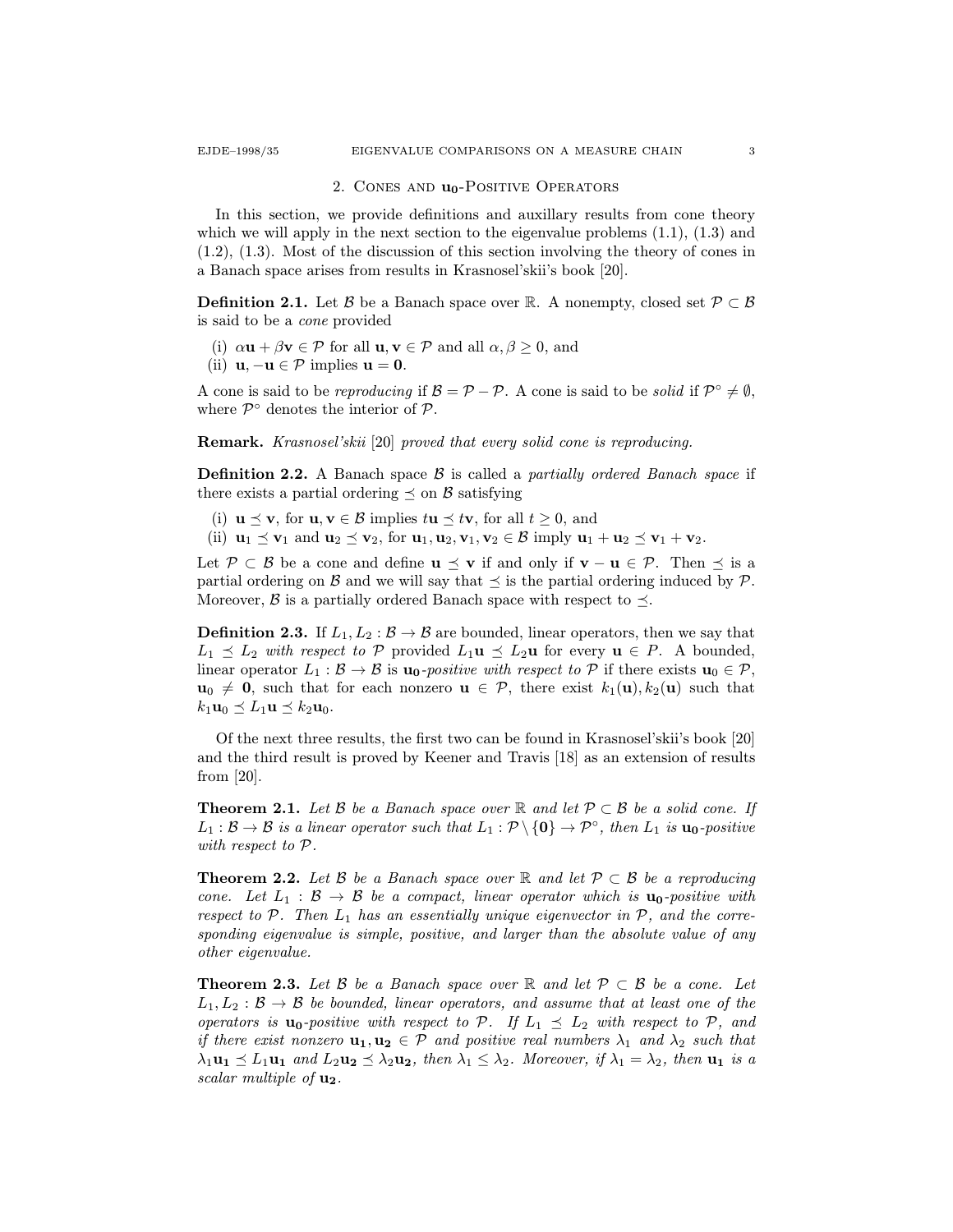### 3. Eigenvalue Comparisons for the Boundary Value Problems

In order to apply the results of Section 2 concerning the theory of  $\mathbf{u}_0$ -positive operators, we now introduce a suitable Banach space,  $\beta$ , and a cone,  $\mathcal{P}$ , in the Banach space. Define  $\beta$  by

$$
\mathcal{B} := \{x : [0, \sigma^2(1)] \to \mathbb{R} \mid x^{\Delta} \text{ exists and is bounded on } [0, \sigma(1)],
$$

and x satisfies the boundary conditions  $(1.3)$ }

and let the norm  $|| \cdot ||$  on  $\beta$  be defined by

$$
||x|| := \max \Big\{ \sup_{t \in [0,\sigma^2(1)]} |x(t)|, \sup_{t \in [0,\sigma(1)]} |x^{\Delta}(t)| \Big\}.
$$

Notice that if  $||x|| = 0$ , then  $x(t) \equiv 0$ . Define the cone  $P \subset \mathcal{B}$  by

$$
\mathcal{P} := \{x \in \mathcal{B} \mid x(t) \ge 0 \text{ for } t \in [0, \sigma^2(1)]\}.
$$

**Lemma 3.1.** The cone  $P$  has nonempty interior and

$$
Q := \{ x \in \mathcal{P} \mid x(t) > 0 \text{ on } (0, \sigma^2(1)), \ x^{\Delta}(0) > 0, \ x^{\Delta}(\sigma(1)) < 0 \} \subset \mathcal{P}^{\circ}.
$$

*Proof.* Choose  $x(t) \in Q$ . Our only concern is the positivity of  $x(t)$  in a right deleted neighborhood of  $t = 0$  and in a left deleted neighborhood of  $t = \sigma^2(1)$ . If  $t = 0$  is right dense, then by the definition of Q we have  $x'(0) > 0$ . If  $t = 0$  is right scattered, then  $x(\sigma(0)) > 0$ . In either case,  $x(t) > 0$  on any right deleted neighborhood of  $t = 0$ . Now consider the right endpoint. If  $t = \sigma^2(1)$  is left dense, then  $x^{\Delta}(\sigma(1)) = x'(\sigma^2(1)) < 0$ . If  $t = \sigma^2(1)$  is left scattered, then  $x(\sigma(1)) > 0$ . Again, in either case,  $x(t) > 0$  on any left deleted neighborhood of  $t = \sigma^2(1)$ .  $\Box$ 

**Corollary 3.1.** The cone  $P$  is solid and hence reproducing.

Next we define the linear operators  $L_1, L_2 : \mathcal{B} \to \mathcal{B}$  by

(3.1) 
$$
L_1x(t) = \int_0^{\sigma(1)} G(t,s)p(s)x(\sigma(s))\Delta s,
$$

(3.2) 
$$
L_2x(t) = \int_0^{\sigma(1)} G(t,s)q(s)x(\sigma(s))\Delta s,
$$

respectively, where  $G(t, s)$  is the Green's function for

$$
-x^{\Delta\Delta}(t) = 0
$$

satisfying (1.3). That is,

$$
G(t,s) = \begin{cases} \frac{t(\sigma^2(1)-\sigma(s))}{\sigma^2(1)}, & 0 \le t \le s \le \sigma(1), \\ \frac{\sigma(s)(\sigma^2(1)-t)}{\sigma^2(1)}, & 0 \le \sigma(s) \le t \le \sigma^2(1), \end{cases}
$$

on  $[0, \sigma^2(1)] \times [0, \sigma(1)]$ ; see Erbe and Peterson [9, 10]. Note that

$$
G(t,s) > 0
$$
 on  $(0, \sigma^2(1)) \times (0, \sigma(1))$ .

**Lemma 3.2.** Let  $\lambda_1$  be an eigenvalue of (1.1), (1.3) and  $u(t)$  be the corresponding eigenvector. Then

$$
u(t) = \lambda_1 \int_0^{\sigma(1)} G(t,s)p(s)u(\sigma(s))\Delta s.
$$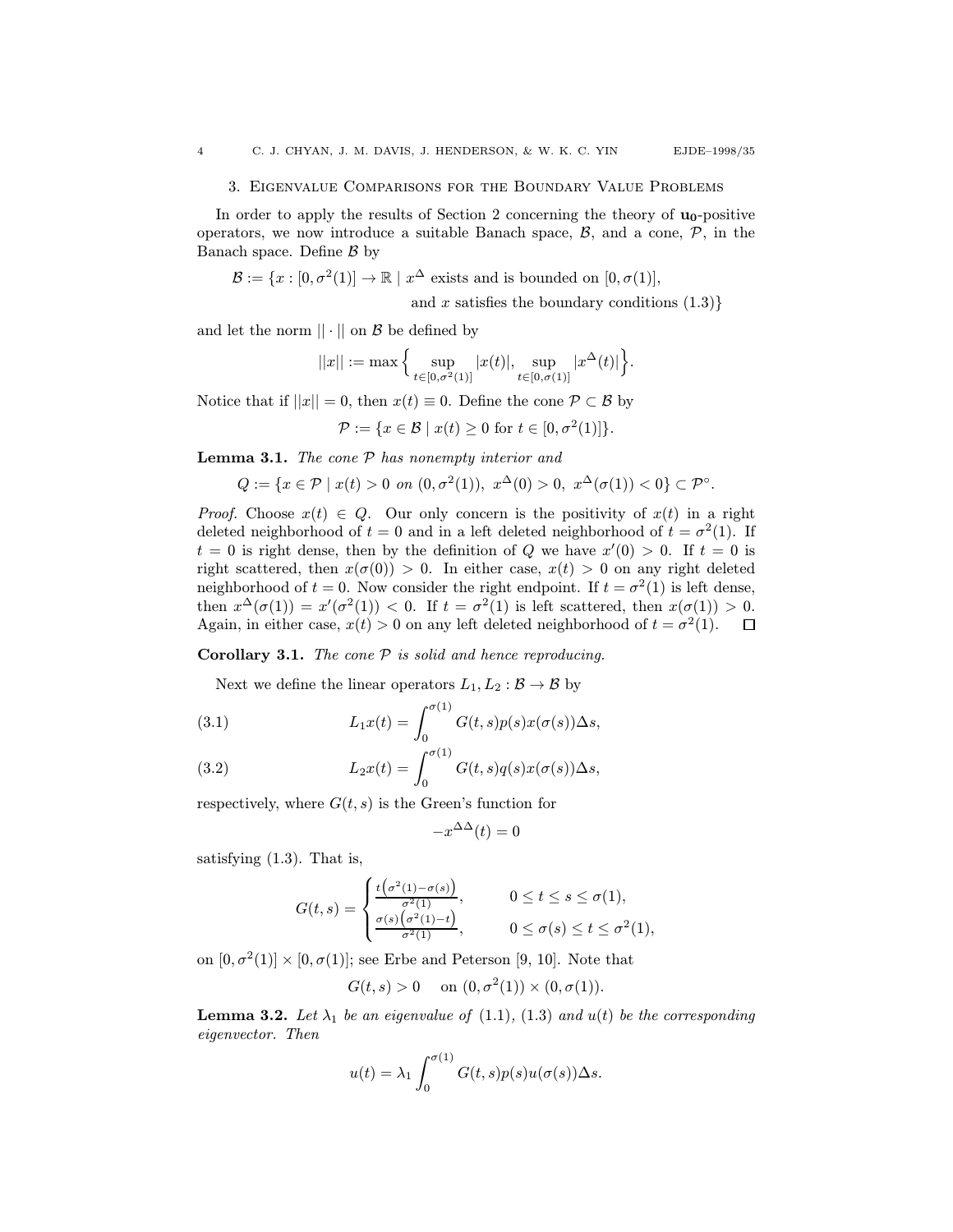That is,  $\frac{1}{\lambda_1}u = L_1u$ . Hence, the eigenvalues of (1.1), (1.3) are reciprocals of the eigenvalues of (3.1) and conversely.

**Lemma 3.3.** The linear operators  $L_1$  and  $L_2$  are  $\mathbf{u}_0$ -positive with respect to  $\mathcal{P}$ .

*Proof.* We prove the statement is true for the operator  $L_1$ . By Theorem 2.1, we only need to show that  $L_1 : \mathcal{P} \setminus \{0\} \to \mathcal{P}^\circ$ . To this end, choose  $v \in \mathcal{P} \setminus \{0\}$ . Then, for  $t \in (0, \sigma^2(1)),$ 

$$
L_1v(t) = \int_0^{\sigma(1)} G(t,s)p(s)v(\sigma(s))\Delta s > 0.
$$

A direct computation yields

(3.3) 
$$
G^{\Delta}(0,s) = \frac{\sigma^2(1) - \sigma(s)}{\sigma^2(1)} > 0, \qquad 0 \le s < 1,
$$

(3.4) 
$$
G^{\Delta}(\sigma(1), s) = -\frac{\sigma(s)}{\sigma^2(1)} < 0, \qquad 0 < s \le \sigma(1).
$$

By  $(3.3)$ , we obtain

$$
(L_1v)^{\Delta}(0) = \int_0^{\sigma(1)} G^{\Delta}(0, s) p(s) v(\sigma(s)) \Delta s
$$
  
= 
$$
\int_0^{\sigma(1)} \frac{\sigma^2(1) - \sigma(s)}{\sigma^2(1)} p(s) v(\sigma(s)) \Delta s
$$
  
> 0.

Similarly,  $(L_1v)^{\Delta}(\sigma(1)) < 0$  by using (3.4). Hence  $L_1v \in Q \subset \mathcal{P}^{\circ}$ .

By the way the operators were defined,  $L_1, L_2 : \mathcal{P} \to \mathcal{P}$  and therefore  $L_1$  and  $L_2$ are bounded. It follows from standard arguments involving the Arzela-Ascoli Theorem that  $L_1$  and  $L_2$  are in fact compact operators. We may now apply Theorems 2.2 and 2.3 to obtain the eigenvalue comparison we seek.

**Theorem 3.1.** Suppose  $0 < p(t) \leq q(t)$  for  $0 \leq t \leq 1$ . Then the operator  $L_1$  has an essentially unique eigenvector  $u \in \mathcal{P}^{\circ} \setminus \{\mathbf{0}\}\$ , and the corresponding eigenvalue  $\Lambda$ is simple, positive, and larger than the absolute value of any other eigenvalue.

*Proof.* The existence of such an eigenvalue  $\Lambda$  with eigenvector  $u \in \mathcal{P}$  follows from Theorem 2.2. Since  $u \neq 0$ , the proof of Lemma 3.3 shows  $L_1u \in \mathcal{P}^{\circ}$ . Since  $L_1u = \Lambda u$ , it follows that  $u \in \mathcal{P}^{\circ}$ .  $\Box$ 

**Theorem 3.2.** Suppose  $0 < p(t) \leq q(t)$  for  $0 \leq t \leq 1$ . Let  $\Lambda_1$  and  $\Lambda_2$  be the largest positive eigenvalues of  $L_1$  and  $L_2$ , respectively. Then  $\Lambda_1 \leq \Lambda_2$ . Furthermore,  $\Lambda_1 = \Lambda_2$  if and only if  $p(t) \equiv q(t)$  for  $0 \le t \le 1$ .

*Proof.* Let  $\Lambda_1$  and  $\Lambda_2$  be as in the statement of the theorem. Since by assumption  $p(t) \leq q(t)$ , we have, for  $u \in \mathcal{P}$ ,

$$
L_1u(t) = \int_0^{\sigma(1)} G(t,s)p(s)u(\sigma(s))\Delta s
$$
  
\n
$$
\leq \int_0^{\sigma(1)} G(t,s)q(s)u(\sigma(s))\Delta s
$$
  
\n
$$
= L_2u(t)
$$

 $\Box$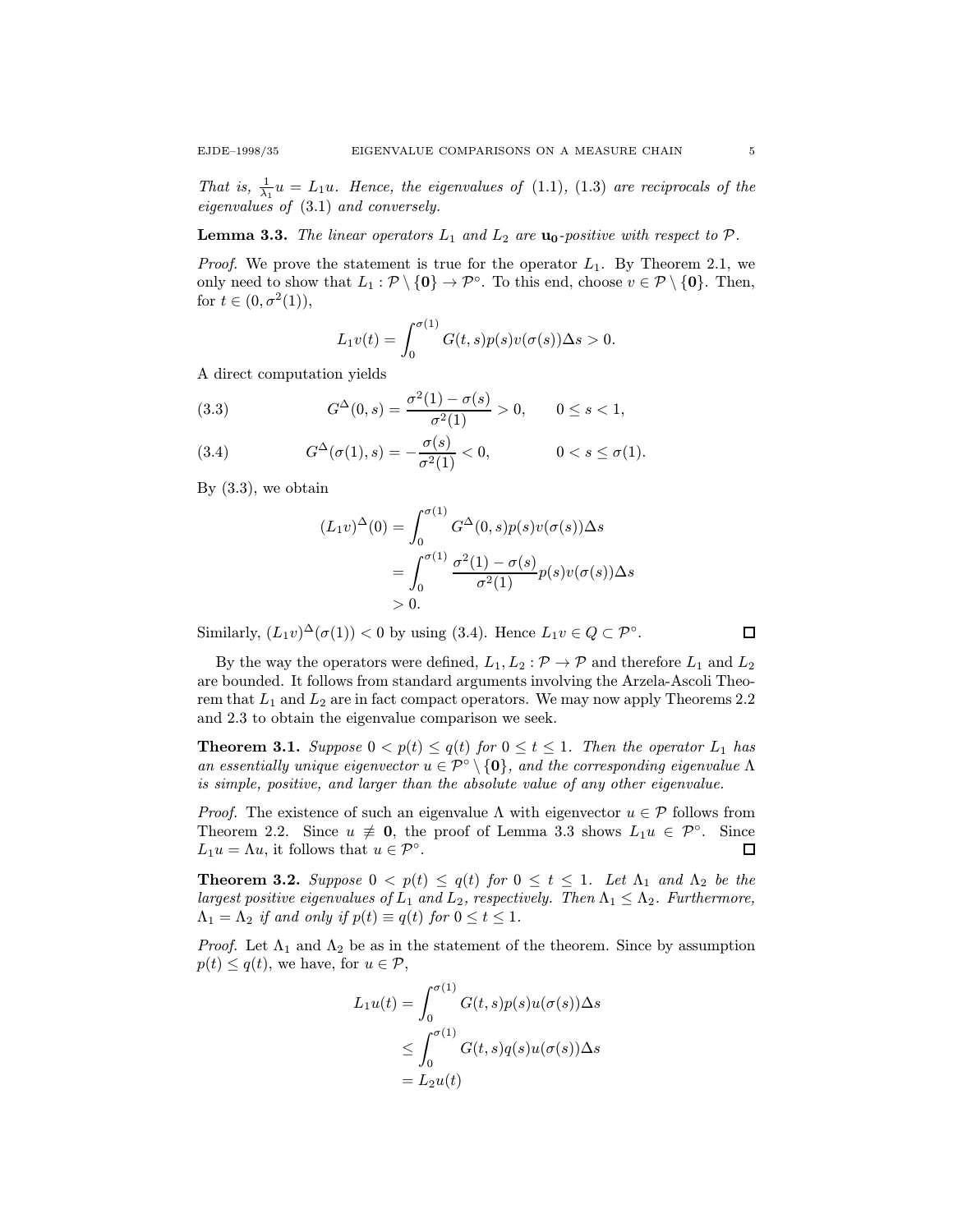and hence  $L_1 \preceq L_2$  with respect to P. If  $u_1, u_2 \in \mathcal{P}^{\circ}$  are the essentially unique eigenvectors given by Theorem 3.1 that correspond to  $\Lambda_1$  and  $\Lambda_2$ , respectively. Theorem 2.3 then yields  $\Lambda_1 \leq \Lambda_2$ .

For the final statement of the theorem, suppose that  $p(t_0) < q(t_0)$  for some  $t_0 \in (0, 1)$ . The proof of Theorem 3.1 shows  $L_1u_1(t_0) > 0$ . It can be argued just as in Lemma 3.3 that  $(L_2 - L_1)u_1 \in \mathcal{P}^{\circ}$ . But  $u_1 \in \mathcal{P}^{\circ}$  so for sufficiently small  $\varepsilon > 0$ , it must be that  $(L_2 - L_1)u_1 \geq \varepsilon u_1$ . Therefore

$$
L_2u_1 \ge L_1u_1 + \varepsilon u_1 = (\Lambda_1 + \varepsilon)u_1.
$$

Since  $L_2u_2 = \Lambda_2u_2$ , if we apply Theorem 2.2 to the operator  $L_2$  we have  $\Lambda_1 + \varepsilon \leq$  $\Lambda_2$  or equivalently  $\Lambda_1 < \Lambda_2$ . Conversely,  $\Lambda_1 = \Lambda_2$  implies  $p(t) = q(t)$  for all  $t \in (0, 1).$ П

In view that the eigenvalues of  $L_1$  are reciprocals of the eigenvalues of  $(1.1)$ , (1.3), and conversely, and in view of Theorems 3.1 and 3.2, we see that

$$
\lambda_1 = \frac{1}{\Lambda_1} \ge \frac{1}{\Lambda_2} = \lambda_2.
$$

Moreover, if  $p(t) \leq q(t)$  and  $p(t) \not\equiv q(t)$ , then

$$
\frac{1}{\Lambda_1} > \frac{1}{\Lambda_2}.
$$

We are now able to state the following comparison theorem for smallest positive eigenvalues,  $\lambda_1$  and  $\lambda_2$ , of (1.1), (1.3) and (1.2), (1.3).

Theorem 3.3. Assume the hypotheses of Theorem 3.2. Then there exist smallest positive eigenvalues  $\lambda_1$  and  $\lambda_2$  of (1.1), (1.3) and (1.2), (1.3), respectively, each of which is simple and less than the absolute value of any other eigenvalue for the corresponding problem, and the eigenvectors corresponding to  $\lambda_1$  and  $\lambda_2$  may be chosen to belong to  $\mathcal{P}^{\circ}$ . Finally,  $\lambda_1 \geq \lambda_2$  with  $\lambda_1 = \lambda_2$  if and only if  $p(t) \equiv q(t)$  on  $0 \leq t \leq 1$ .

#### **REFERENCES**

- [1] R. P. Agarwal and M. Bohner, Basic calculus on time scales and some of its applications, preprint.
- [2] S. Ahmad and A. Lazer, Positive operators and Sturmian theory of nonselfadjoint second order systems, Nonlinear Equations in Abstract Spaces, Academic Press, New York, 1978, pp.25–42.
- [3] H. Amann, Fixed point equations and nonlinear eigenvalue problems in ordered Banach spaces, SIAM Rev. 18 (1976), 620–709.
- [4] B. Aulback and S. Hilger, Linear dynamic processes with inhomogeneous time scale, Nonlinear Dynamics and Quantum Dynamical Systems, Math. Res. 59, Akademie Verlag, Berlin, 1990.
- [5] J.M. Davis, P.W. Eloe, and J. Henderson, Comparison of eigenvalues for discrete Lidstone boundary value problems, Dynam. Systems Appl., in press.
- [6] P.W. Eloe and J. Henderson, Comparison of eigenvalues for a class of two-point boundary value problems, Appl. Anal. 34 (1989), 25–34.
- [7] P.W. Eloe and J. Henderson, Comparison of eigenvalues for a class of multipoint boundary value problems, WSSIAA 1 (1992), 179–188.
- [8] L.H. Erbe and S. Hilger, Sturmian theory on measure chains, *Differential Equations Dynam.* Systems 1(1993), 223–246.
- [9] L.H. Erbe and A. Peterson, Green's functions and comparison theorems for differential equations on measure chains, Dynam. Contin. Discrete Impuls. Systems, in press.
- [10] L.H. Erbe and A. Peterson, Positive solutions for a nonlinear differential equation on a measure chain, preprint.